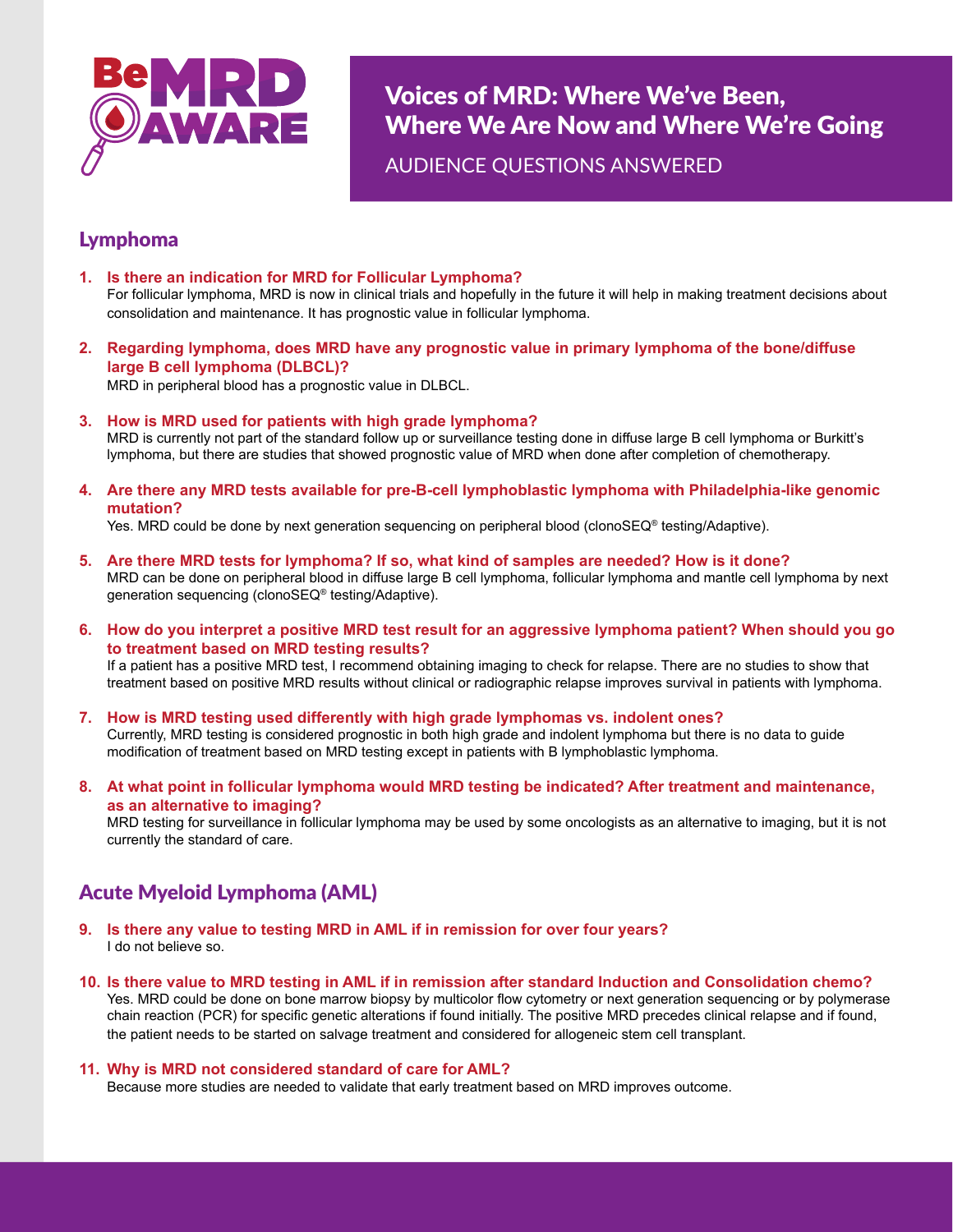

# Chronic Lymphocytic Leukemia (CLL)

- **12. In what circumstances might MRD be valuable to a CLL patient undergoing a specific treatment?** Today MRD is mostly a research tool, but it can be very helpful in predicting the duration of response to some, but not all, therapies.
- **13. How do you anticipate the role of MRD to evolve as it relates to treatment decisions in CLL?** Based on trends in research, it is reasonable to anticipate that MRD may be used to determine when to stop some therapy and when to intensify therapy in the future.

#### **14. Under what circumstances would MRD be appropriate for CLL?**

MRD is appropriate to further monitor depth of response once a low or normal absolute lymphocyte count has been reached with some chemo-immunotherapy and novel therapy treatments, but not with all.

**15. In what circumstances will Medicare currently cover MRD testing in connection with one's CLL therapy? And for which therapies? And what is the trend?**

MRD is usually done by flow cytometry and Medicare pays for the test if ordered for the proper indications. Next generation sequencing (clonoSEQ<sup>®</sup>) is increasingly being used in clinical settings as it can look deeper for residual disease, and it too will be covered by Medicare in the proper circumstances. It is always best to check with your healthcare team and insurance to see what is and isn't covered. Insurance is trending toward increased coverage.

### MRD Testing and Transplant

#### **16. Is MRD testing used post auto transplant? If not, why?**

It depends on the disease. However, in general, many doctors send for MRD testing whenever a bone marrow is performed after transplant.

**17. Would it be beneficial for a patient who had negative MRD before transplant to have it done again after transplant, or after maintenance treatment?**

It depends on the disease. MRD is often checked in the post-transplant setting (usually at least once in the first months after transplant). There is not a clear role for repeat MRD testing after maintenance treatment. This should be discussed with your doctor.

**18. Should MRD testing be used to make a decision to go for autologous stem cell transplantation (ASCT) and eventually post-transplant to measure results and decide about maintenance?**

It depends on the disease. Usually, MRD status does directly impact the decision for autologous transplant. However, it is commonly checked after transplant to assess disease status. There is not a clear answer as to how MRD status after transplant should impact the decision for maintenance. This should be discussed with your doctor.

## MRD Testing (frequency, results, frequently asked questions)

**19. How often should MRD testing be done after MRD negativity is achieved? When is the best time to do the MRD test? Right after treatment or waiting a few months?** 

MRD testing is highly dependent on the type of cancer and a patient's individual treatment plan. Patients may be tested after the final cycle of combination therapy, after bone marrow transplantation, during treatment to confirm the depth of remission, after one year on maintenance therapy, at regular intervals after treatment is completed, or at other specific times as recommended by the doctor.

#### **20. How should low numbers be interpreted and what does "0" really mean in flow cytometry tests?**

A low number of MRD means that there is still some detectable disease present. Depending on the specific disease, this may or may not influence therapy decisions. Having zero MRD means that no residual disease can be detected with the flow cytometry test.